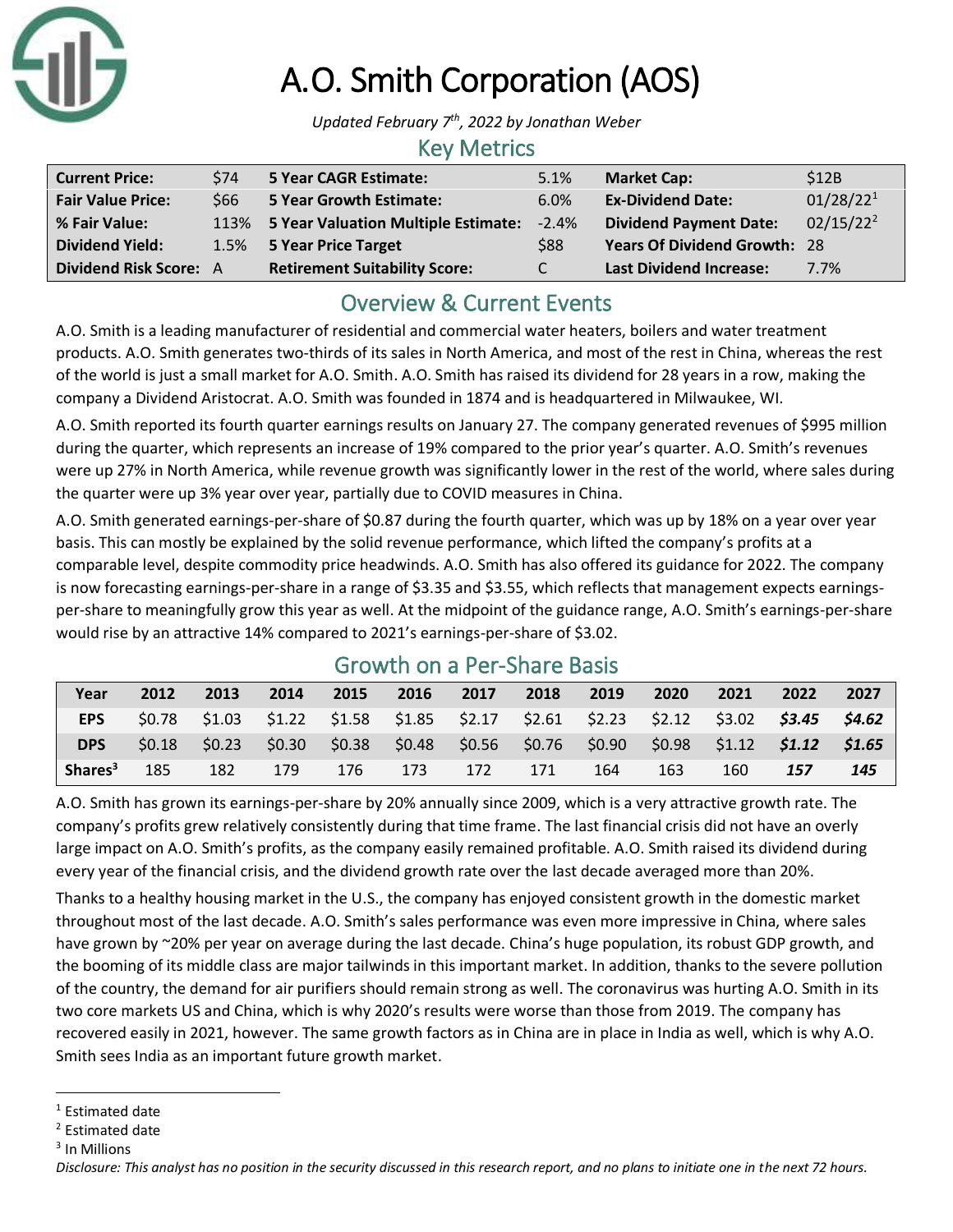

# A.O. Smith Corporation (AOS)

*Updated February 7 th, 2022 by Jonathan Weber*

#### Valuation Analysis

| Year                                                                         | 2012 2013 | 2014 | 2015 2016 2017 2018 2019 |  | $\sim$ 2020 $\sim$ | $\sim$ 2021 | <b>Now</b> | 2027 |
|------------------------------------------------------------------------------|-----------|------|--------------------------|--|--------------------|-------------|------------|------|
| Avg. P/E 16.4 20.2 20.3 21.6 23.0 25.4 16.5 21.5 25.9 28.5 21.4 19.0         |           |      |                          |  |                    |             |            |      |
| <b>Avg. Yld.</b> 1.4% 1.1% 1.2% 1.1% 1.1% 1.0% 1.9% 1.9% 1.8% 1.3% 1.5% 1.9% |           |      |                          |  |                    |             |            |      |

A.O. Smith's valuation was low during the financial crisis, but the stock's earnings multiple expanded quickly over the following years. A.O. Smith was valued at more than 20 times earnings throughout the majority of the last decade. We believe that a 19 times earnings multiple would represent a fair valuation for the company's shares. This is less than the company's long-term median earnings multiple, but since A.O. Smith's growth will not remain at the 20%+ levels seen in the past, we think a reduction in the fair value multiple is justified. Based on the earnings estimate for 2022, shares are trading above fair value today, which could put some pressure on total returns going forward.

### Safety, Quality, Competitive Advantage, & Recession Resiliency

| Year                                                                                         | 2012 2013 2014 2015 2016 2017 2018 2019 2020 2021 2022 2027 |  |  |  |  |  |
|----------------------------------------------------------------------------------------------|-------------------------------------------------------------|--|--|--|--|--|
| <b>Payout</b> 23.1% 22.3% 24.6% 24.1% 25.9% 25.8% 29.1% 40.4% 46.2% 37.1% <b>32.5% 35.6%</b> |                                                             |  |  |  |  |  |

A.O. Smith has raised its dividend at a highly attractive pace during the last decade. Over the last five years the company's average dividend growth rate is at a high level of more than 20%. This was partially possible due to payout ratio increases. A.O. Smith will likely continue to raise the dividend at a compelling pace, which will result in further growth in the company's payout ratio. Despite the payout ratio increases, the dividend looks relatively safe, we believe.

A.O. Smith has exposure to the housing industry, which means that the company's underlying operations are impacted by troubles in the housing market. A.O. Smith not only sells to homebuilders, as replacement demand means that A.O. Smith also finds willing buyers during recessions. Its earnings-per-share declined by 25% between 2008 and 2009.

## Final Thoughts & Recommendation

A.O. Smith has been a quality growth stock that provided excellent dividend growth and substantial share price gains in the past. Demand for A.O. Smith's products should remain strong in the long run in both the US and foreign markets, which is why we forecast solid earnings-per-share growth in the coming years. Shares will not provide especially attractive returns from the current level, however, which is why we rate the stock a hold for now.



## Total Return Breakdown by Year

[Click here to rate and review this research report. Your feedback is important to us.](https://suredividend.typeform.com/to/ScKeFu)

*Disclosure: This analyst has no position in the security discussed in this research report, and no plans to initiate one in the next 72 hours.*